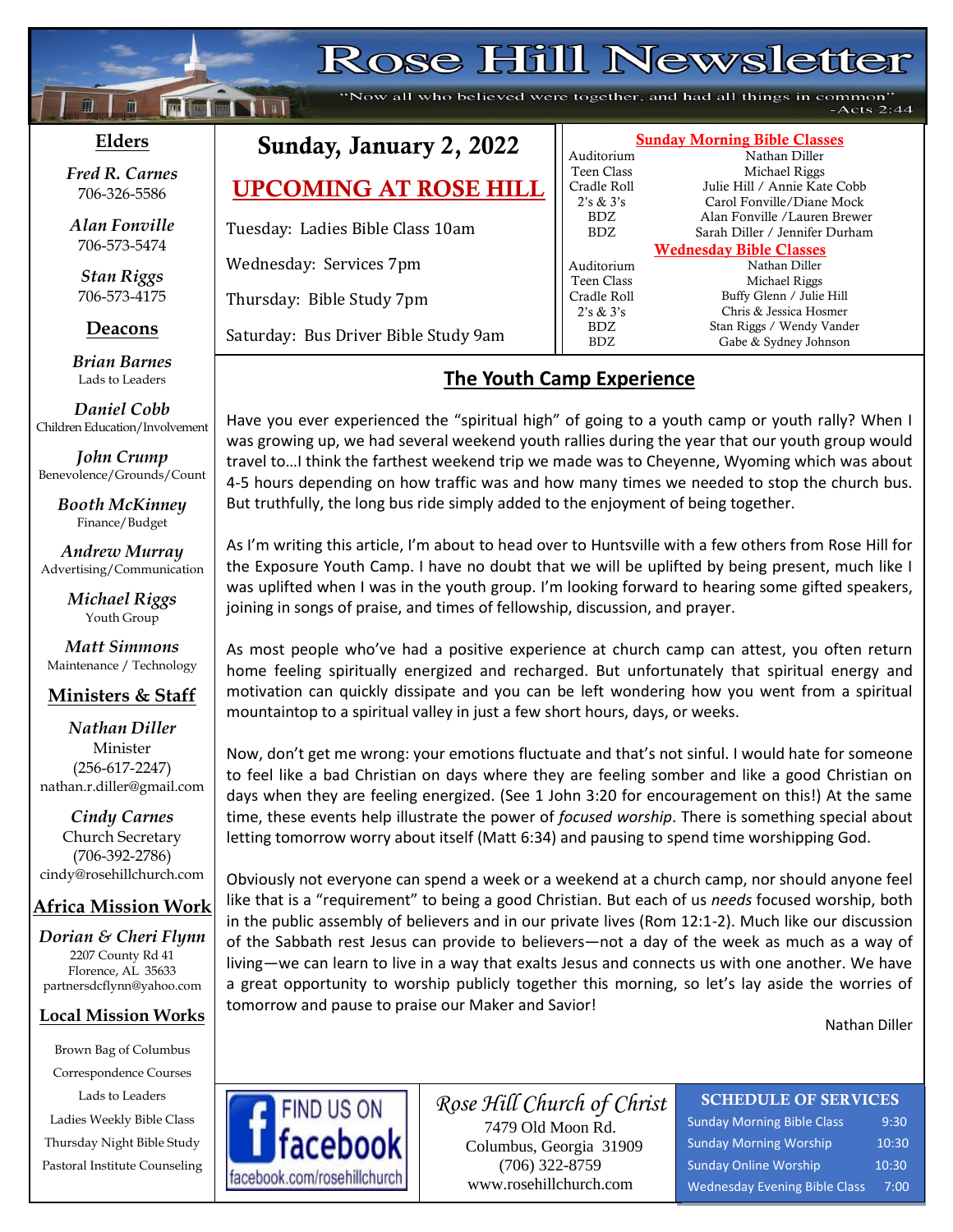## **PRAYER LIST – MEMBERS**

*\*Becky Rodgers* will have foot surgery on January 13th.

*\*Pat Johnson* had a heart catherzation and tests done this week.

*\*Carol Riggs* was taken to ER on Sunday with health issues.

*\*Donna Greene* fell again last week.

#### **Ongoing Health Issues***:*

*Ron & Judy Mixon Anne Jones Craft, Mae Debbie Robison Rick & Norma Cox Pat Johnson Lonnie & Pat Taylor Jason Valero Victoria Garrett Dorothy Roach Larry & Margaret Stewart Billy McQuilton*

## **PRAYER LIST – SHUT-INS**

*Riggs, Carol*

*Burns, Chuck Campbell, Patricia Craft, Jerry Jones, Anne*

## **PRAYER LIST - FRIENDS & FAMILY**

 ER on Tuesday and was admitted for tests. *\*Jeanette Brooks* (Hope Cobb's grandmother) was taken to

*\*Ralph Bond* (Justin Bond's dad – Stan Riggs son-in-law) had a kidney removed this week.

*\*Dave Summers* (Candi Lovingood's dad) is in the hospital in Tennessee with health issues.

*\*Lyn Baskin* (the cousin of Mary Miller) has several health issues.

*\*Darrell Ashby* (great-grandfather of Josiah Inman Glenn) is in rehab after stroke.

*\*Diana Wells* (husband David Wells are friends of Dewayne Long) has been diagnosed with stage 4 lung cancer.

*\*Barbara Churchwell* (Hope Cobb's mother) is now home.

\**Larry Stewart's* dad is home recovering.

\**Lynn Baskin* (Mary Millers' cousin) is recovering from surgery for pancreatic cancer.

#### **CANCER:**

*\*Rachel Jackson* (the niece of Stan & Carol Riggs) has Hodgkin's Lymphoma.

\**Dorothy Roach's* cousin's husband has prostate cancer.

*\*Michael Johnston* (Misty Johnston's dad) has stage 4 lung cancer.

*\*Sandy* (daughter of Sandra Ousley), breast cancer.

*\*Mike Venable* (son of Ann Venable), cancer.

*\*Genevieve Silvia* (Andrew Ellis' sister), cancer.

*\*Friend of Dewayne Long* has throat cancer.

## **WORDS FOR THE WEEK**

Go – Tell – Story





*Army, Ft. Benning:*

| Gabe Johnson                     | Walt Johnson |                     | Ryan Franks |  |  |  |
|----------------------------------|--------------|---------------------|-------------|--|--|--|
| Vincent Piombino                 |              |                     |             |  |  |  |
| <b>Other Duty Stations:</b>      |              |                     |             |  |  |  |
| Justin Carnes - National Guard   |              | David Bryan - Italy |             |  |  |  |
| David Corder - KY                |              | Cory Grizzard – TX  |             |  |  |  |
| Hunter Howell – Ft. Campbell, KY |              |                     |             |  |  |  |



\*Congratulations to *Allen & Jessica Ives!!!* They are expecting a baby boy, *Benjamin Allen* is due in January 2022. *Scarlett* is excited to be a big sister.

\*Congratulations to *Brodie & Brianna Studdard* (*Tim & Wendy Vander's* daughter)*!!!* They are expecting a baby boy in January 2022.

\*Congratulations to *Nathan & Sarah Diller!!!* They are expecting a baby boy, *Silas James* is due in February 2022.

\*Congratulations to *Cody & Megan Watkins!!!* They are expecting a baby girl in February. *Daniella* is excited to be a big sister. *James & Sandra Jackson* are the proud grandparents.

\*Congratulations to *Austin & Tabitha Nickoloft!!!* They are expecting a baby boy in May*. James & Sandra Jackson* are the proud grandparents.

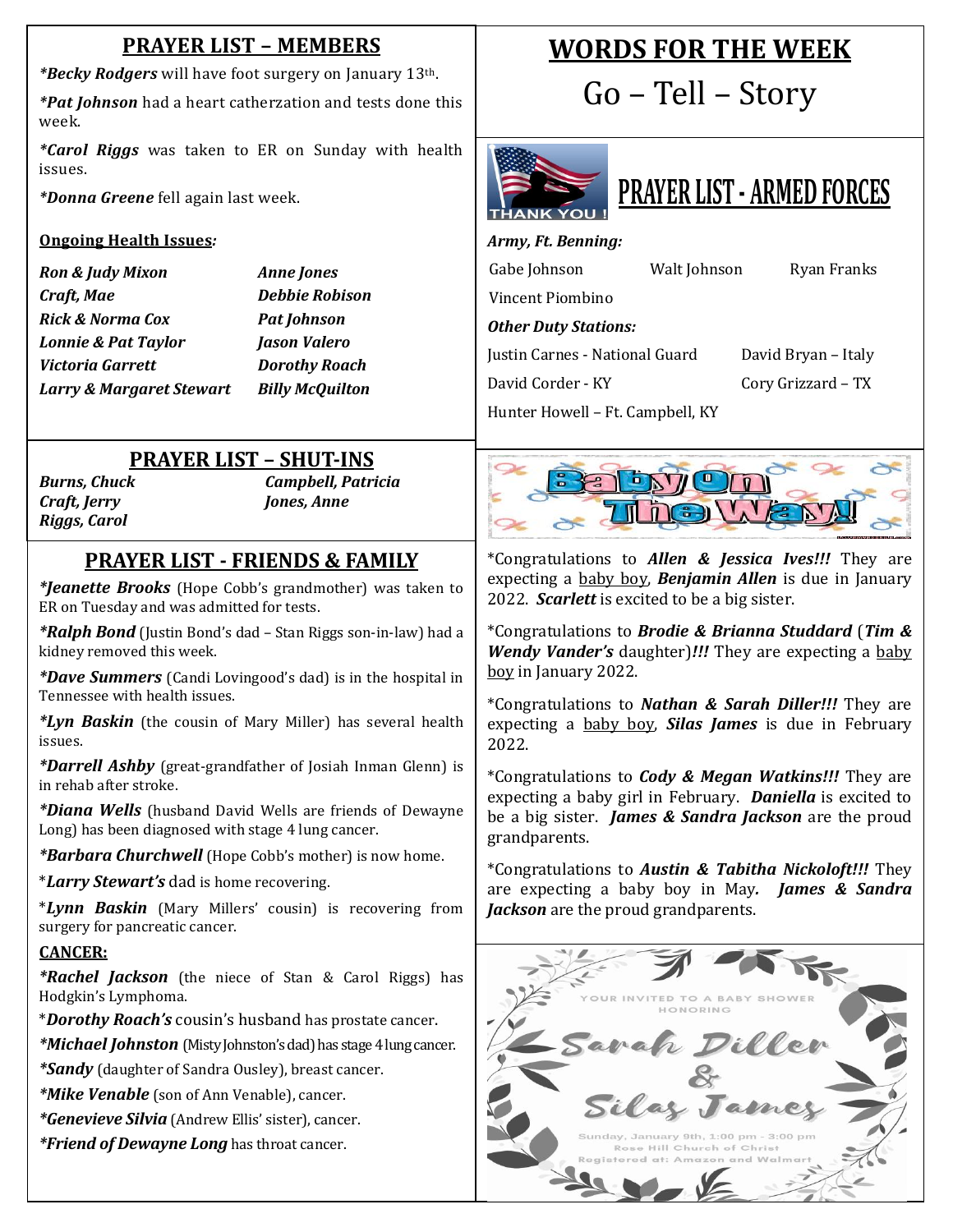

## **BROWN BAG OF COLUMBUS**

The Brown Bag item for this month is 500 **CANS OF TOMATOES.** Deadline will be January 12th.

### **LADIES BIBLE CLASS**

Ladies Class will resume on Tuesday, January 4th at the church house at 10am. Have a safe and wonderful holiday!!!

| There will be NO Small Groups on Sunday, January 30th. |      |  |  |  |
|--------------------------------------------------------|------|--|--|--|
| Elders & Deacons Meeting                               | 4 pm |  |  |  |
| <b>Congregational Meeting</b>                          | 5 pm |  |  |  |
| Young Men's Service                                    | 6 pm |  |  |  |

## **ONLINE GIVING**

For those of you who give online, we are need in some information. We need to know your method of online giving. Are you using a credit card or using your bank account, etc? We are not taking away online giving, but looking for an alternative in which the church can save some expense.

Please let Booth McKinney know how your giving is transferred. He can be emailed at :

[mmmckinney1@juno.com](mailto:mmmckinney1@juno.com) or text: 334-704-4009.



Coming soon is a wonderful opportunity for Married Couples and Engaged Couples! **The River Region Couples Retreat** is **January 28- 30, 2022**, at LakePoint State Park in Eufaula, Alabama. Registration and details are at [www.riverregioncouplesretreat.wordpress.com](http://www.riverregioncouplesretreat.wordpress.com/)

The facilitators are **Richard and Jeanna Lynn May**. Richard is the son of Faulkner University's Dr. Cecil May. Also in attendance will be **Dr. Steve Wages**, who is professor of Family Studies at Faulkner University. Some of you will remember the great job he did in conducting his "Home Improvement: Marriage Under Construction" at Rose Hill in September 2019.

The theme is "Connection is the Key", and includes fun, group activities, and meaningful sessions. The cost is \$300 per couple (\$325 after January 1) and includes two nights stay, four meals, five sessions, and T-Shirt.

We encourage anyone who possibly can to attend this precious time of growth and strengthening of your marriage. **Space is limited so register soon!** Please see one of the Elders with any questions.

## *John 1:43-46*

December 27-30 *The next day Jesus decided to go to Galilee. He found Philip and said to him, "Follow Me". Now Philip was from Bethsaida, the city of Andrew and Peter. Philip found Nathanael and said to him, "We have found him of whom Moses in the Law and also the prophets wrote, Jesus of Nazareth, the son of Joseph." Nathanael said to him, "Can anything good come out of Nazareth?" Philip said to him "Come and See."*



## Staying in Touch with YOUth **Batman and the New Year**

 Fifty-five years ago, a new TV series called *Batman,*  debuted. At the time, we kids thought it was the greatest series to have ever been made. Looking back though, and especially after watching the reruns, I've come to realize that it was probably the worse show to have ever been produced! Still, at the end of every episode, there would be a cliff-hanger where it seemed certain that the villain of the week- Cat Woman, the Joker, the Riddler, the Penguin, etc. would surely destroy the Dynamic Duo. The program would show Batman and Robin about to meet their fate and the announcer would say, "Tune in next week, the same Bat channel and the same Bat time!"

 That word SAME is interesting. There was indeed a SAMENESS to the show Batman- same problem, same peril, same escape- and the only thing that changed was the villain or villainess. In thinking about this NEW YEAR, we too, will discover that some things are the SAME as they were in 2021, and that can be good or bad. But there's one thing that shouldn't be the SAME, and that is our relationship with the Lord. It must grow, it must continue to mature, and it must be such that helps us to have more hope, more purpose, and more determination to "grow in wisdom and statue and in favor with God and man" (Lk. 2:52)! A new year, A NEW DAY, provides us with the opportunity to reflect on where we've been spiritually as well as helping us to examine where we want to go and how we should get there. Robin, in the series, was always saying, "Holy (something) Batman." May we in the new year always say that we are holy in God's sight.

Richard Deising



Lesson 4 Jacob, Esau, Leah, & Rachel

## **Memory Verse:**

"I know the plans I have for you, declares the Lord." Jeremiah 29:11

In this lesson, your child will learn about two brothers named Jacob and Esau. These brothers were very different. The children will learn all about the brothers and their story of who inherited the birthright. They will also learn about the dream of Jacob's ladder. The children will also learn the children of Jacob.